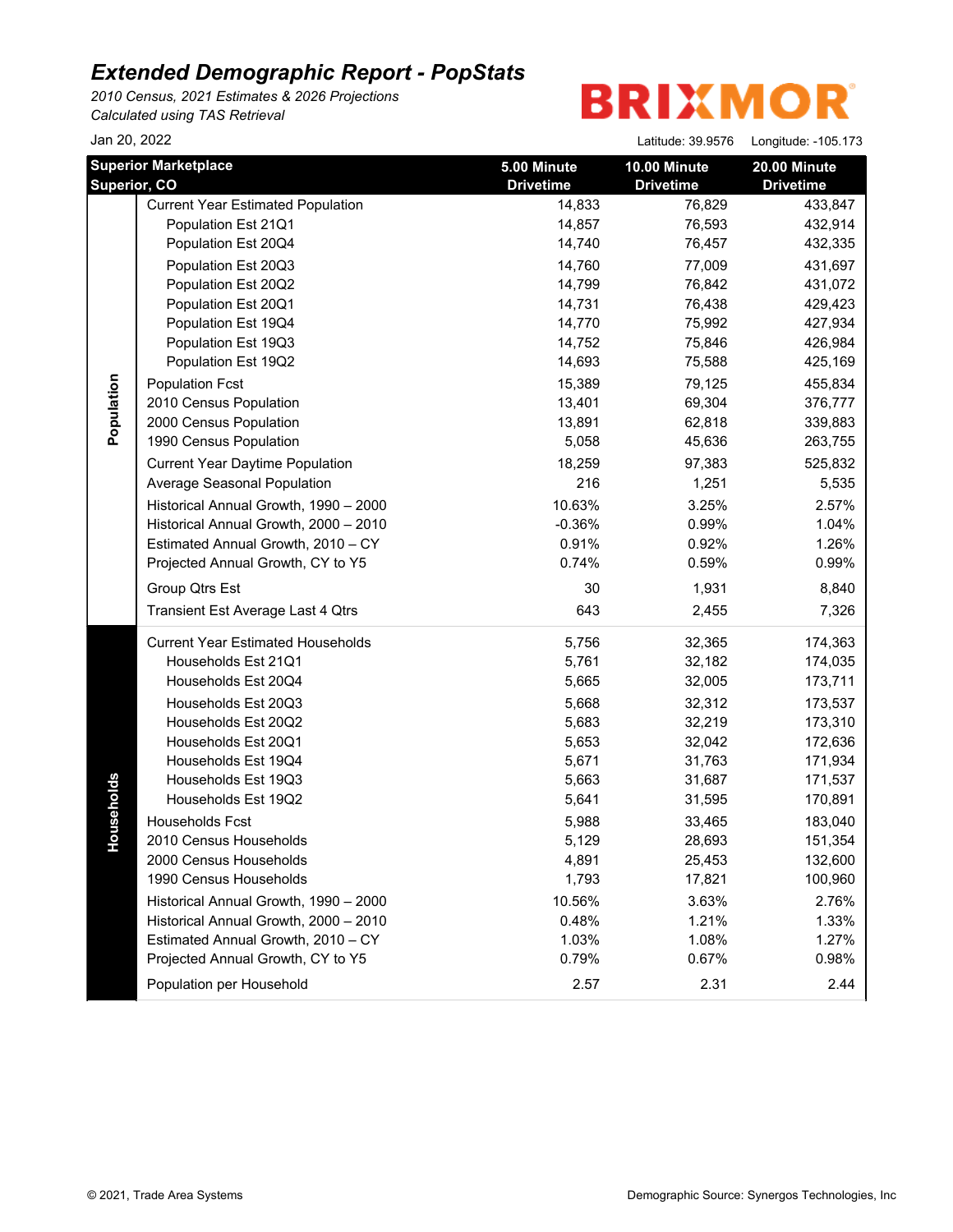*2010 Census, 2021 Estimates & 2026 Projections Calculated using TAS Retrieval*

**BRIXMOR** 

Jan 20, 2022 Latitude: 39.9576 Longitude: -105.173

| <b>Superior Marketplace</b><br>Superior, CO   | 5.00 Minute<br><b>Drivetime</b> | 10.00 Minute<br><b>Drivetime</b> | 20.00 Minute<br><b>Drivetime</b> |
|-----------------------------------------------|---------------------------------|----------------------------------|----------------------------------|
| HH Income \$500,000 or more                   | 4.7%                            | 3.5%                             | 2.7%                             |
| HH Income \$250,000 to \$499,999              | 5.6%                            | 4.2%                             | 3.3%                             |
| HH Income \$200,000 to \$249,999              | 13.2%                           | 9.8%                             | 7.7%                             |
| HH Income \$175,000 to \$199,999              | 6.9%                            | 5.0%                             | 5.0%                             |
| HH Income \$150,000 to \$174,999              | 10.1%                           | 7.6%                             | 7.2%                             |
| HH Income \$100,000 to 149,999                | 20.9%                           | 18.7%                            | 19.2%                            |
| HH Income \$75,000 to 99,999                  | 9.8%                            | 12.5%                            | 12.9%                            |
| HH Income \$50,000 to 74,999                  | 12.3%                           | 14.6%                            | 15.7%                            |
| HH Income \$35,000 to 49,999                  | 6.1%                            | 8.3%                             | 9.7%                             |
| HH Income \$25,000 to 34,999                  | 3.4%                            | 5.2%                             | 5.6%                             |
| HH Income \$15,000 to 24,999                  | 3.2%                            | 4.5%                             | 4.8%                             |
| HH Income \$0 to 14,999                       | 4.0%                            | 6.1%                             | 6.2%                             |
| Average Household Income                      | \$154,840                       | \$131,981                        | \$120,390                        |
| Median Household Income                       | \$127,221                       | \$97,274                         | \$89,503                         |
| Per Capita Income                             | \$60,182                        | \$55,958                         | \$48,709                         |
| 2000 Average HH Income                        | \$94,429                        | \$77,223                         | \$71,409                         |
| 2000 Median HH Income                         | \$78,877                        | \$63,594                         | \$58,757                         |
| Disposable HH Income \$500,000 or more        | #N/A                            | #N/A                             | #N/A                             |
| Disposable HH Income \$250,000 to \$499,999   | #N/A                            | #N/A                             | #N/A                             |
| Disposable HH Income \$200,000 to \$249,999   | #N/A                            | #N/A                             | #N/A                             |
| Disposable HH Income \$175,000 to \$199,999   | 6%                              | 4%                               | 3%                               |
| Disposable HH Income \$150,000 to \$174,999   | 7%                              | 5%                               | 5%                               |
| Disposable HH Income \$100,000 to \$149,999   | 26%                             | 20%                              | 20%                              |
| Disposable HH Income \$75,000 to \$99,999     | 13%                             | 14%                              | 15%                              |
| Disposable HH Income \$50,000 to \$74,999     | 14%                             | 17%                              | 18%                              |
| Disposable HH Income \$35,000 to \$49,999     | $9\%$                           | 10%                              | 12%                              |
| Disposable HH Income \$25,000 to \$34,999     | 4%                              | $6\%$                            | 6%                               |
| Disposable HH Income \$15,000 to \$24,999     | 4%                              | 6%                               | 6%                               |
| Disposable HH Income \$0 to\$14,999           | 4%                              | 7%                               | 7%                               |
| Average Disposable Income                     | 115,499                         | 98,561                           | 91,924                           |
| Median Disposable Income                      | 105,888                         | 83,093                           | 77,204                           |
| Householder White - Count                     | 4,932                           | 27,191                           | 140,878                          |
| Median HH Income                              | \$125,104                       | \$98,968                         | \$94,819                         |
| Average HH Income                             | \$120,722                       | \$106,290                        | \$102,330                        |
| Householder Black or African-American - Count | 27                              | 202                              | 1,605                            |
| Median HH Income                              | \$169,141                       | \$86,243                         | \$67,457                         |
| Average HH Income                             | \$139,630                       | \$93,978                         | \$76,958                         |
| Householder Hispanic - Count                  | 227                             | 1,807                            | 18,297                           |
| Median HH Income                              | \$89,530                        | \$72,322                         | \$69,195                         |
| Average HH Income                             | \$106,712                       | \$88,127                         | \$81,052                         |
| Householder Asian or Pacific Islander - Count | 439                             | 2,039                            | 7,365                            |
| Median HH Income                              | \$160,572                       | \$113,622                        | \$102,012                        |
| Average HH Income                             | \$145,109                       | \$113,970                        | \$105,237                        |
| Householder Other or Pacific Islander - Count | 131                             | 1,126                            | 6,218                            |
| Median HH Income                              | \$83,391                        | \$74,165                         | \$73,295                         |
| Average HH Income                             | \$101,106                       | \$86,640                         | \$83,212                         |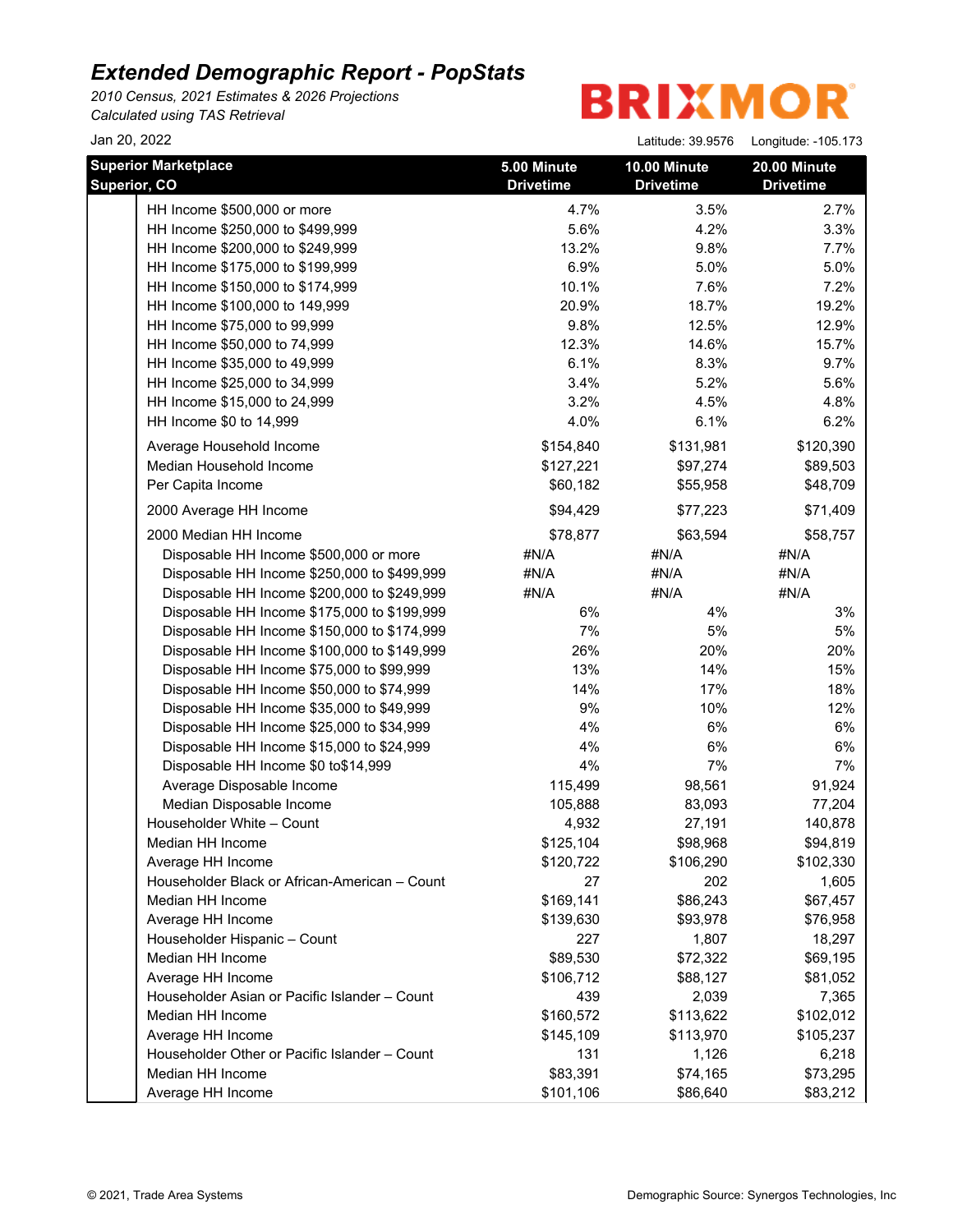*2010 Census, 2021 Estimates & 2026 Projections Calculated using TAS Retrieval*

# **BRIXMOR®**

|                           | Jan 20, 2022                                |                                 | Latitude: 39.9576                | Longitude: -105.173              |
|---------------------------|---------------------------------------------|---------------------------------|----------------------------------|----------------------------------|
|                           | <b>Superior Marketplace</b><br>Superior, CO | 5.00 Minute<br><b>Drivetime</b> | 10.00 Minute<br><b>Drivetime</b> | 20.00 Minute<br><b>Drivetime</b> |
|                           | Male Population                             | 7,335                           | 38,957                           | 216,971                          |
| Gender                    | <b>Female Population</b>                    | 7,498                           | 37,872                           | 216,875                          |
|                           | Count of Pop 0 to 4 years                   | 802                             | 5,015                            | 27,344                           |
|                           | Count of Pop 0 to 7 years                   | 1,100                           | 7,041                            | 39,660                           |
|                           | Count of Pop 5 - 13                         | 1,463                           | 8,187                            | 48,370                           |
|                           | Count of Pop 14 - 18                        | 646                             | 3,031                            | 19,773                           |
|                           | Count of Pop 19 - 22                        | 921                             | 6,953                            | 37,872                           |
|                           | Count of Pop 22 - 25                        | 742                             | 2,770                            | 15,119                           |
|                           | Count of Pop 25 - 29                        | 1,101                           | 4,339                            | 23,568                           |
|                           | Count of Pop 30 - 34                        | 705                             | 5,534                            | 26,245                           |
|                           | Count of Pop 35 - 39                        | 655                             | 5,357                            | 28,014                           |
|                           | Count of Pop 40 - 44                        | 729                             | 4,706                            | 27,201                           |
|                           | Count of Pop 45 - 59                        | 3,349                           | 14,650                           | 84,077                           |
|                           | Count of Pop 60 - 74                        | 3,074                           | 12,648                           | 72,674                           |
|                           | Count of Pop 75 - 84                        | 512                             | 2,768                            | 18,879                           |
|                           | Count of Pop 85+                            | 135                             | 871                              | 4,711                            |
| by Age                    | % of Pop 0 to 4 years                       | 5.4%                            | 6.5%                             | 6.3%                             |
|                           | % of Pop 0 to 7 years                       | 7.4%                            | 9.2%                             | 9.1%                             |
|                           | % of Pop 5 - 13                             | 9.9%                            | 10.7%                            | 11.1%                            |
|                           | % of Pop 14 - 18                            | 4.4%                            | 3.9%                             | 4.6%                             |
|                           | % of Pop 19 - 22                            | 6.2%                            | 9.0%                             | 8.7%                             |
|                           | % of Pop 22 - 25                            | 5.0%                            | 3.6%                             | 3.5%                             |
|                           | % of Pop 25 - 29                            | 7.4%                            | 5.6%                             | 5.4%                             |
|                           | % of Pop 30 - 34                            | 4.8%                            | 7.2%                             | 6.0%                             |
|                           | % of Pop 35 - 39                            | 4.4%                            | 7.0%                             | 6.5%                             |
|                           | % of Pop 40 - 44                            | 4.9%                            | 6.1%                             | 6.3%                             |
|                           | % of Pop 45 - 59                            | 22.6%                           | 19.1%                            | 19.4%                            |
|                           | % of Pop 60 - 74                            | 20.7%                           | 16.5%                            | 16.8%                            |
|                           | % of Pop 75 - 84                            | 3.5%                            | 3.6%                             | 4.4%                             |
|                           | % of Pop 85+                                | 0.9%                            | 1.1%                             | 1.1%                             |
|                           | Median Age                                  | 42.6                            | 37.4                             | 38.3                             |
|                           | Average Age                                 | 40.8                            | 38.4                             | 38.8                             |
|                           | % of Pop 0 to 4 years                       | 5.6%                            | 6.6%                             | 6.5%                             |
|                           | % of Pop 5 - 13                             | 10.2%                           | 10.8%                            | 11.4%                            |
|                           | % of Pop 14 - 18                            | 4.4%                            | 4.0%                             | 4.7%                             |
|                           | % of Pop 19 - 22                            | 6.2%                            | 9.4%                             | 9.1%                             |
|                           | % of Pop 22 - 25                            | 5.2%                            | 3.7%                             | 3.6%                             |
|                           | % of Pop 25 - 29                            | 7.9%                            | 5.7%                             | 5.6%                             |
|                           | % of Pop 30 - 34                            | 5.1%                            | 7.7%                             | 6.4%                             |
|                           | % of Pop 35 - 39                            | 4.7%                            | 7.5%                             | 6.8%                             |
|                           | % of Pop 40 - 44                            | 4.8%                            | 6.3%                             | 6.4%                             |
| Male Population<br>by Age | % of Pop 45 - 59                            | 21.6%                           | 18.6%                            | 19.1%                            |
|                           | % of Pop 75 - 84                            | 3.1%                            | 3.1%                             | 3.9%                             |
|                           | % of Pop 60 - 74<br>% of Pop 85+            | 20.6%                           | 15.9%                            | 16.0%                            |
|                           |                                             | 0.6%                            | 0.7%                             | 0.7%                             |
|                           | Median Age                                  | 40.8                            | 36.4                             | 37.1                             |
|                           | Average Age                                 | 40.0                            | 37.6                             | 37.9                             |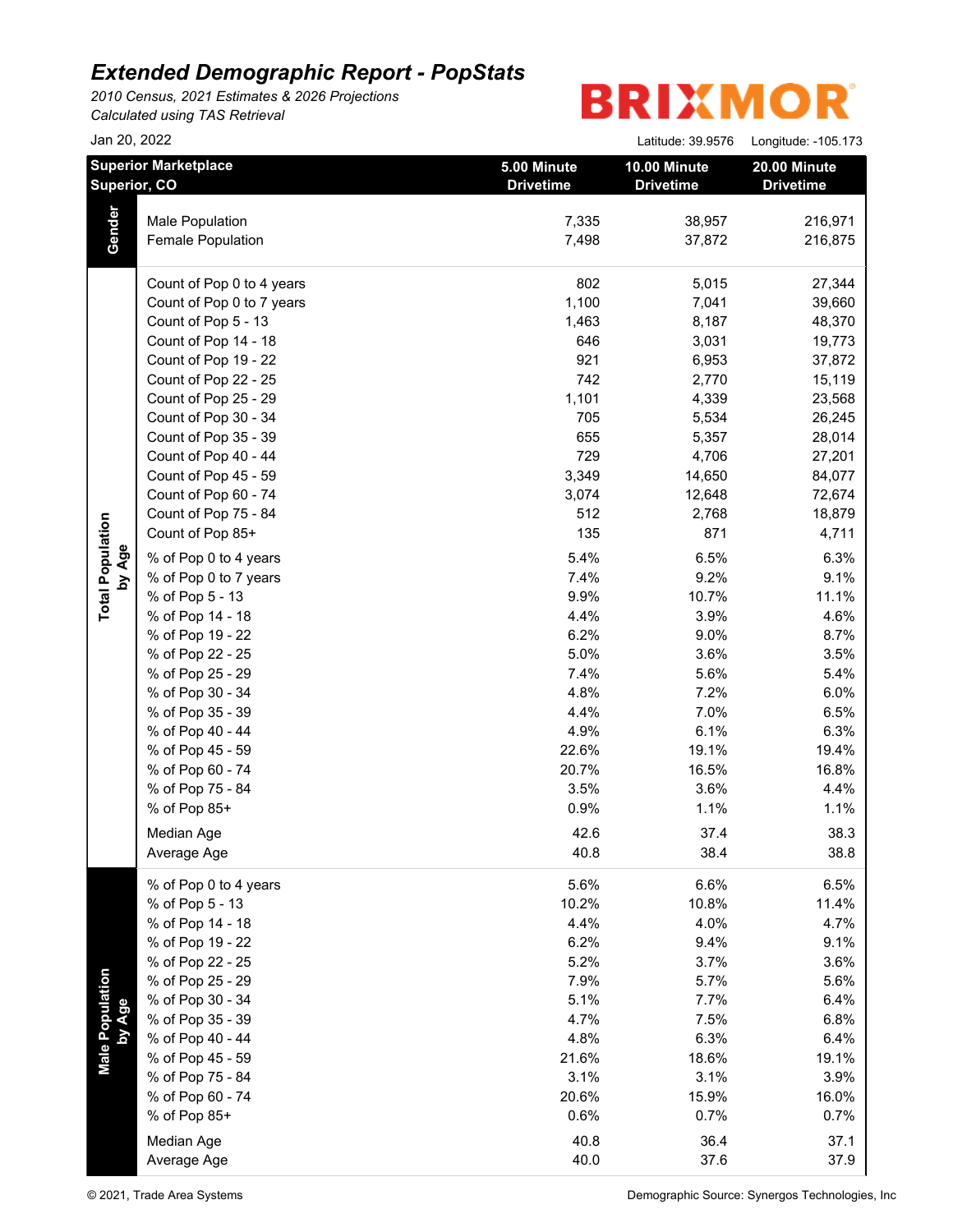*2010 Census, 2021 Estimates & 2026 Projections Calculated using TAS Retrieval*

# **BRIXMOR®**

|                    | Jan 20, 2022                                  |                                 | Latitude: 39.9576                | Longitude: -105.173              |
|--------------------|-----------------------------------------------|---------------------------------|----------------------------------|----------------------------------|
|                    | <b>Superior Marketplace</b><br>Superior, CO   | 5.00 Minute<br><b>Drivetime</b> | 10.00 Minute<br><b>Drivetime</b> | 20.00 Minute<br><b>Drivetime</b> |
|                    | % of Pop 0 to 4 years                         | 5.2%                            | 6.4%                             | 6.1%                             |
|                    | % of Pop 5 - 13                               | 9.5%                            | 10.5%                            | 10.9%                            |
|                    | % of Pop 14 - 18                              | 4.3%                            | 3.9%                             | 4.5%                             |
|                    | % of Pop 19 - 22                              | 6.3%                            | 8.7%                             | 8.4%                             |
|                    | % of Pop 22 - 25                              | 4.8%                            | 3.5%                             | 3.4%                             |
|                    | % of Pop 25 - 29                              | 7.0%                            | 5.6%                             | 5.3%                             |
|                    | % of Pop 30 - 34                              | 4.4%                            | 6.7%                             | 5.7%                             |
| by Age             | % of Pop 35 - 39                              | 4.2%                            | 6.4%                             | 6.2%                             |
|                    | % of Pop 40 - 44                              | 5.0%                            | 5.9%                             | 6.2%                             |
|                    | % of Pop 45 - 59                              | 23.5%                           | 19.5%                            | 19.6%                            |
|                    | % of Pop 60 - 74                              | 20.8%                           | 17.0%                            | 17.5%                            |
|                    | % of Pop 75 - 84                              | 3.8%                            | 4.1%                             | 4.9%                             |
|                    | % of Pop 85+                                  | 1.2%                            | 1.6%                             | 1.5%                             |
|                    | Median Age                                    | 44.3                            | 38.6                             | 39.7                             |
|                    | Average Age                                   | 41.5                            | 39.3                             | 39.8                             |
|                    |                                               |                                 |                                  |                                  |
|                    | <b>Count of White</b>                         | 13,090                          | 66,325                           | 377,581                          |
|                    | Count of Black or African-American            | 89                              | 682                              | 4,987                            |
|                    | Count of Asian or Pacific Islander            | 1,079                           | 5,693                            | 22,664                           |
|                    | Count of Other races                          | 575                             | 4,129                            | 28,615                           |
|                    | White                                         | 88.2%                           | 86.3%                            | 87.0%                            |
|                    | <b>Black or African American</b>              | 0.6%                            | 0.9%                             | 1.1%                             |
|                    | Asian                                         | 7.3%                            | 7.4%                             | 5.2%                             |
|                    | <b>Other Races</b>                            | 3.9%                            | 5.4%                             | 6.6%                             |
|                    | Speak English at Home                         | 85.1%                           | 86.4%                            | 86.5%                            |
|                    | Speak Spanish at Home                         | 1.7%                            | 3.3%                             | 6.2%                             |
|                    | Speak French or French Creole at Home         | 0.8%                            | 0.5%                             | 0.4%                             |
|                    | Speak German at Home                          | 0.7%                            | 0.9%                             | 0.6%                             |
|                    | Speak Russian or Other Slavic Language at Hor | 0.8%                            | 0.7%                             | 0.7%                             |
| Language<br>Spoken | Speak Other Indo-European Language at Home    | 3.1%                            | 2.2%                             | 1.4%                             |
|                    | Speak Chinese at Home                         | 1.9%                            | 2.3%                             | 1.1%                             |
|                    | Speak Korean at Home                          | 0.6%                            | 0.5%                             | 0.3%                             |
|                    | Speak Vietnamese at Home                      | 1.0%                            | 0.5%                             | 0.6%                             |
|                    | Speak Other Asian Language at Home            | 3.6%                            | 2.2%                             | 1.4%                             |
|                    | Speak Tagalog and Other Pacific Languages at  | 0.2%                            | 0.1%                             | 0.1%                             |
|                    | Speak Other Language at Home                  | 0.4%                            | 0.5%                             | 0.5%                             |
|                    | <b>Hispanic Population</b>                    | 867                             | 6,039                            | 57,859                           |
|                    | <b>Hispanic Population Percent</b>            | 5.8%                            | 7.9%                             | 13.3%                            |
|                    | Mexican                                       | 57.9%                           | 61.8%                            | 69.8%                            |
|                    | Puerto Rican                                  | 6.1%                            | 5.3%                             | 2.9%                             |
|                    | Cuban                                         | 2.3%                            | 4.3%                             | 2.8%                             |
|                    | Dominican                                     | 0.0%                            | 0.6%                             | 0.5%                             |
|                    | <b>Central American</b>                       | 4.4%                            | 5.6%                             | 3.2%                             |
|                    | South American                                | 13.2%                           | 10.1%                            | 5.0%                             |
|                    | Other Hispanic                                | 16.0%                           | 12.3%                            | 15.8%                            |
|                    | 2000 Hispanic Population Percent              | 4%                              | 6%                               | 10%                              |
|                    |                                               |                                 |                                  |                                  |

This report was produced using data from private and government sources deemed to be reliable and is herein provided without representation or warranty.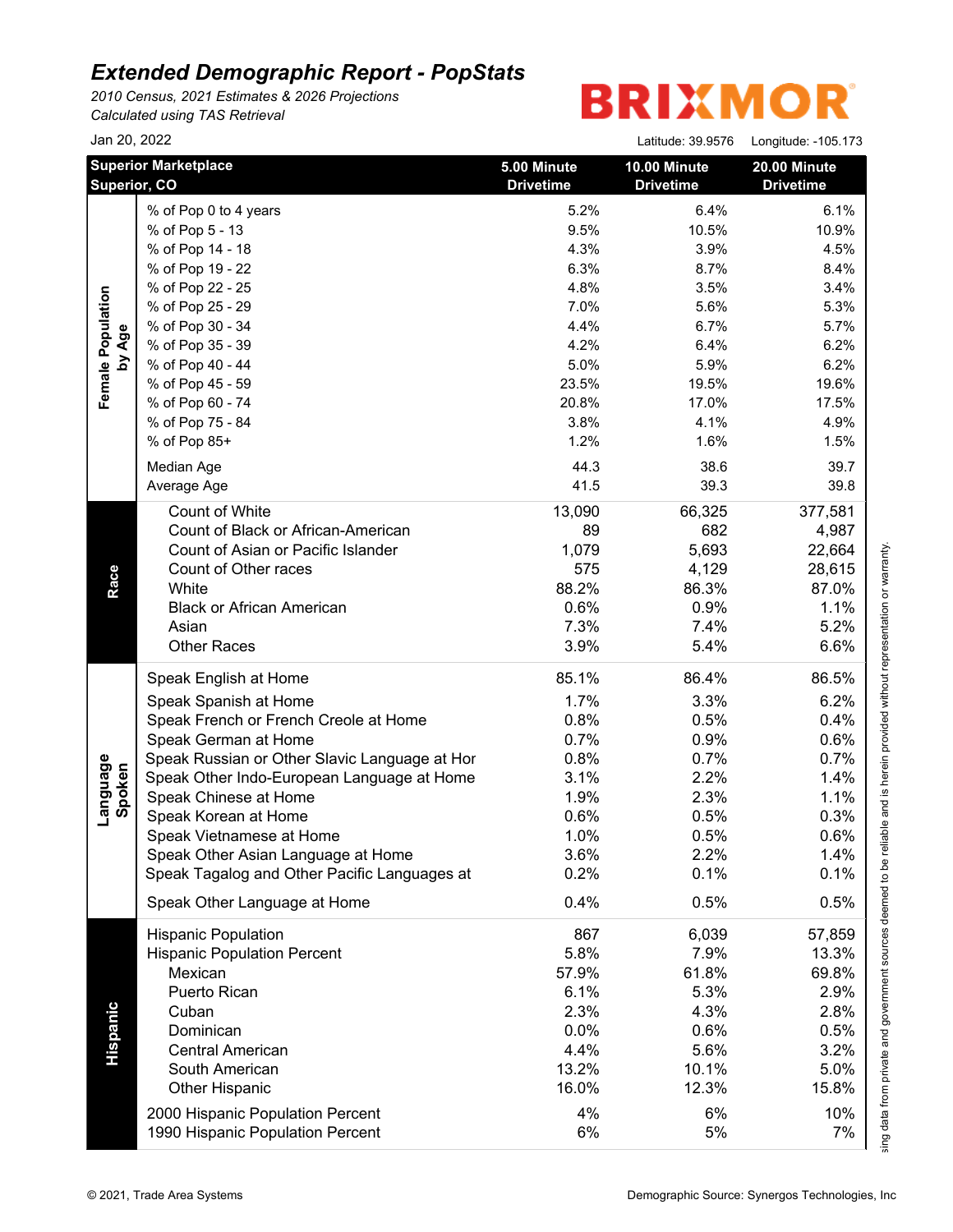*2010 Census, 2021 Estimates & 2026 Projections Calculated using TAS Retrieval*

# **BRIXMOR**

| Jan 20, 2022           |                                                                                                                                                                                                                                                                                                                                                                                                                                                |                                                                                                                                              | Latitude: 39.9576                                                                                                                                      | Longitude: -105.173                                                                                                                                          |
|------------------------|------------------------------------------------------------------------------------------------------------------------------------------------------------------------------------------------------------------------------------------------------------------------------------------------------------------------------------------------------------------------------------------------------------------------------------------------|----------------------------------------------------------------------------------------------------------------------------------------------|--------------------------------------------------------------------------------------------------------------------------------------------------------|--------------------------------------------------------------------------------------------------------------------------------------------------------------|
| Superior, CO           | <b>Superior Marketplace</b>                                                                                                                                                                                                                                                                                                                                                                                                                    | 5.00 Minute<br><b>Drivetime</b>                                                                                                              | 10.00 Minute<br><b>Drivetime</b>                                                                                                                       | 20.00 Minute<br><b>Drivetime</b>                                                                                                                             |
|                        | American (percent of total population)                                                                                                                                                                                                                                                                                                                                                                                                         | 3.3%                                                                                                                                         | 3.1%                                                                                                                                                   | 3.2%                                                                                                                                                         |
|                        | American                                                                                                                                                                                                                                                                                                                                                                                                                                       | 3.1%                                                                                                                                         | 2.7%                                                                                                                                                   | 2.7%                                                                                                                                                         |
|                        | Native American (ie. Indian/Eskimo)                                                                                                                                                                                                                                                                                                                                                                                                            | 0.2%                                                                                                                                         | 0.3%                                                                                                                                                   | 0.4%                                                                                                                                                         |
|                        | Hawaiian/Pacific Islander                                                                                                                                                                                                                                                                                                                                                                                                                      | 0.0%                                                                                                                                         | 0.1%                                                                                                                                                   | 0.1%                                                                                                                                                         |
|                        | Asian (percent of total population)                                                                                                                                                                                                                                                                                                                                                                                                            | 7.2%                                                                                                                                         | 7.4%                                                                                                                                                   | 5.2%                                                                                                                                                         |
|                        | Chinese                                                                                                                                                                                                                                                                                                                                                                                                                                        | 1.9%                                                                                                                                         | 2.6%                                                                                                                                                   | 1.5%                                                                                                                                                         |
|                        | Japanese                                                                                                                                                                                                                                                                                                                                                                                                                                       | 0.5%                                                                                                                                         | 0.5%                                                                                                                                                   | 0.4%                                                                                                                                                         |
|                        | Korean                                                                                                                                                                                                                                                                                                                                                                                                                                         | 0.5%                                                                                                                                         | 0.7%                                                                                                                                                   | 0.4%                                                                                                                                                         |
|                        | South Central Asian (ie. Indian)                                                                                                                                                                                                                                                                                                                                                                                                               | 2.1%                                                                                                                                         | 2.0%                                                                                                                                                   | $1.0\%$                                                                                                                                                      |
|                        | South East Asian (ie. Vietnamese)                                                                                                                                                                                                                                                                                                                                                                                                              | 1.7%                                                                                                                                         | 1.1%                                                                                                                                                   | 1.5%                                                                                                                                                         |
|                        | <b>Other Asian</b>                                                                                                                                                                                                                                                                                                                                                                                                                             | 0.5%                                                                                                                                         | 0.5%                                                                                                                                                   | 0.3%                                                                                                                                                         |
|                        | European (percent of total population)                                                                                                                                                                                                                                                                                                                                                                                                         | 51.9%                                                                                                                                        | 48.9%                                                                                                                                                  | 45.4%                                                                                                                                                        |
|                        | <b>British</b>                                                                                                                                                                                                                                                                                                                                                                                                                                 | 8.8%                                                                                                                                         | 8.5%                                                                                                                                                   | 7.4%                                                                                                                                                         |
|                        | Dutch                                                                                                                                                                                                                                                                                                                                                                                                                                          | 1.1%                                                                                                                                         | 0.9%                                                                                                                                                   | 0.8%                                                                                                                                                         |
|                        | French                                                                                                                                                                                                                                                                                                                                                                                                                                         | 1.5%                                                                                                                                         | 1.6%                                                                                                                                                   | 1.6%                                                                                                                                                         |
|                        | German                                                                                                                                                                                                                                                                                                                                                                                                                                         | 12.5%                                                                                                                                        | 11.6%                                                                                                                                                  | 11.7%                                                                                                                                                        |
|                        | Italian                                                                                                                                                                                                                                                                                                                                                                                                                                        | 3.7%                                                                                                                                         | 3.2%                                                                                                                                                   | 3.6%                                                                                                                                                         |
|                        | Polish                                                                                                                                                                                                                                                                                                                                                                                                                                         | 1.8%                                                                                                                                         | 2.0%                                                                                                                                                   | 1.7%                                                                                                                                                         |
|                        | Scandinavian                                                                                                                                                                                                                                                                                                                                                                                                                                   | 4.7%                                                                                                                                         | 4.6%                                                                                                                                                   | 4.1%                                                                                                                                                         |
|                        | Scotch/Irish                                                                                                                                                                                                                                                                                                                                                                                                                                   | 10.1%                                                                                                                                        | 9.4%                                                                                                                                                   | 9.0%                                                                                                                                                         |
|                        | Other European (ie. Greek/Russian)                                                                                                                                                                                                                                                                                                                                                                                                             | 7.6%                                                                                                                                         | 7.1%                                                                                                                                                   | 5.7%                                                                                                                                                         |
|                        | Middle Eastern                                                                                                                                                                                                                                                                                                                                                                                                                                 | 0.9%                                                                                                                                         | 0.8%                                                                                                                                                   | 0.6%                                                                                                                                                         |
|                        | <b>Other Ancestry</b>                                                                                                                                                                                                                                                                                                                                                                                                                          | 15.1%                                                                                                                                        | 15.4%                                                                                                                                                  | 16.5%                                                                                                                                                        |
|                        | <b>Unclassified Ancestry</b>                                                                                                                                                                                                                                                                                                                                                                                                                   | 15.9%                                                                                                                                        | 16.6%                                                                                                                                                  | 15.8%                                                                                                                                                        |
| Education<br>(Age 25+) | Adult Population (25 Years or Older)                                                                                                                                                                                                                                                                                                                                                                                                           | 10,260                                                                                                                                       | 50,873                                                                                                                                                 | 285,368                                                                                                                                                      |
|                        | Elementary (0 to 8)                                                                                                                                                                                                                                                                                                                                                                                                                            | 0.7%                                                                                                                                         | 1.2%                                                                                                                                                   | 1.7%                                                                                                                                                         |
|                        | Some High School (9 to 11)                                                                                                                                                                                                                                                                                                                                                                                                                     | 0.7%                                                                                                                                         | 1.0%                                                                                                                                                   | 2.8%                                                                                                                                                         |
|                        | High School Graduate (12)                                                                                                                                                                                                                                                                                                                                                                                                                      | 9.3%                                                                                                                                         | 8.6%                                                                                                                                                   | 14.6%                                                                                                                                                        |
|                        | Some College (13 to 16)                                                                                                                                                                                                                                                                                                                                                                                                                        | 10.5%                                                                                                                                        | 13.4%                                                                                                                                                  | 17.6%                                                                                                                                                        |
|                        | Associates Degree Only                                                                                                                                                                                                                                                                                                                                                                                                                         | 5.6%                                                                                                                                         | 5.7%                                                                                                                                                   | 7.1%                                                                                                                                                         |
|                        | <b>Bachelors Degree Only</b>                                                                                                                                                                                                                                                                                                                                                                                                                   | 37.7%                                                                                                                                        | 36.7%                                                                                                                                                  | 32.0%                                                                                                                                                        |
|                        | Graduate Degree                                                                                                                                                                                                                                                                                                                                                                                                                                | 35.4%                                                                                                                                        | 33.6%                                                                                                                                                  | 24.2%                                                                                                                                                        |
|                        | % College (4+)                                                                                                                                                                                                                                                                                                                                                                                                                                 | 73.1%                                                                                                                                        | 70.2%                                                                                                                                                  | 56.3%                                                                                                                                                        |
| Household<br>Type      | Total Households - count<br>One Person HHs - count<br>Family HHs - count<br>Married Couple - count<br>w/own children - count<br>w/out own children - count<br>Male Householder - count<br>Female Householder - count<br>Non-Family Households - count<br>1 Person Household<br>2 Person Household<br>3 Person Household<br>4 Person Household<br>5 Person Household<br>6 Person Household<br>7+ Person Household<br>% Households With Children | 5,756<br>1,392<br>3,904<br>3,377<br>1,666<br>1,711<br>160<br>367<br>460<br>24.2%<br>31.4%<br>17.9%<br>18.8%<br>5.6%<br>1.6%<br>0.5%<br>34.8% | 32,365<br>10,039<br>17,712<br>14,508<br>6,463<br>8,045<br>1,180<br>2,024<br>4,613<br>31.0%<br>33.5%<br>15.8%<br>13.8%<br>4.1%<br>1.2%<br>0.5%<br>26.0% | 174,363<br>47,902<br>105,897<br>85,368<br>36,046<br>49,321<br>6,786<br>13,743<br>20,563<br>27.5%<br>34.8%<br>16.3%<br>13.7%<br>5.1%<br>1.7%<br>0.9%<br>26.9% |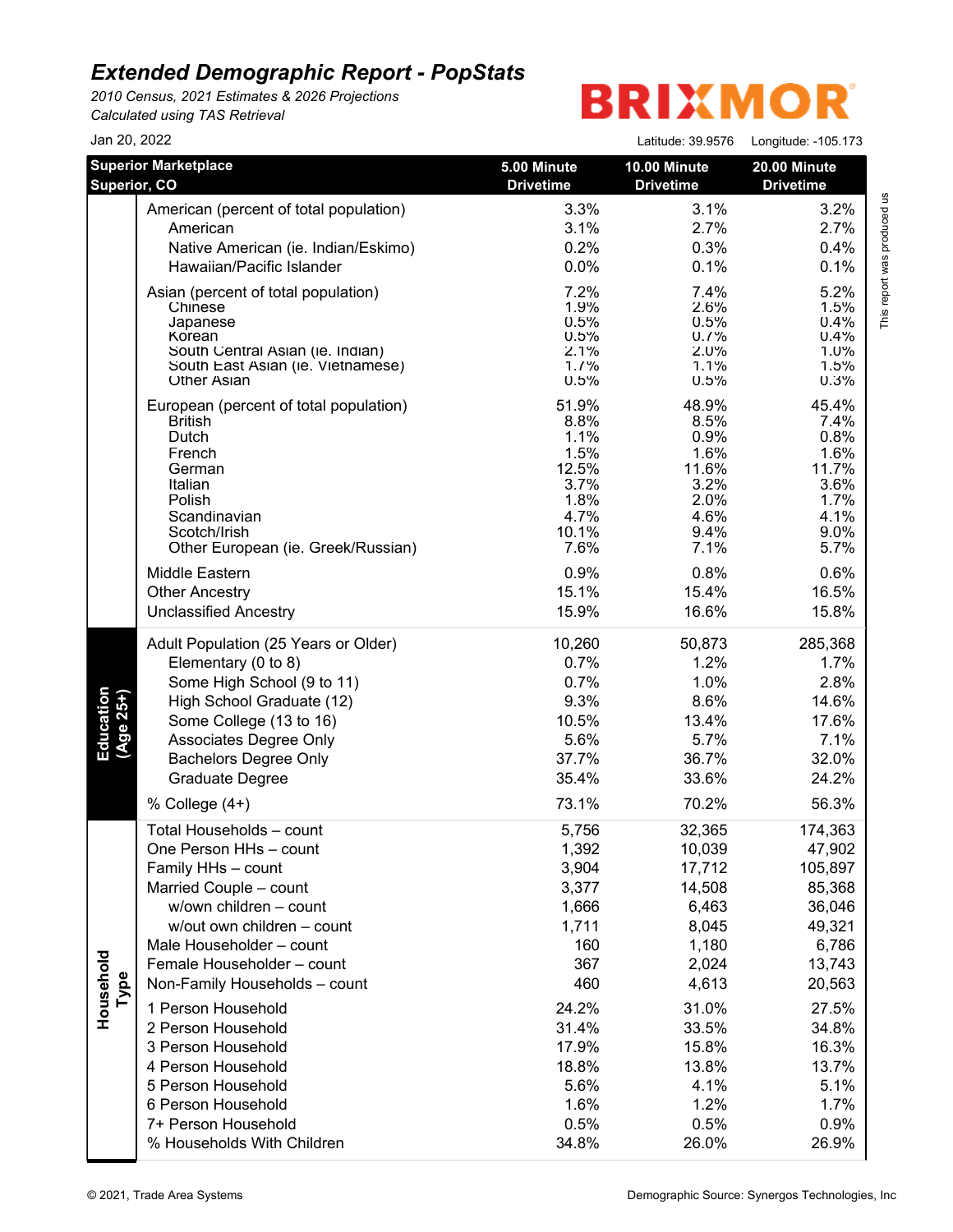*2010 Census, 2021 Estimates & 2026 Projections Calculated using TAS Retrieval*

## **BRIXMOR®**

| Jan 20, 2022                 |                                        |                                 | Latitude: 39.9576                | Longitude: -105.173                     |
|------------------------------|----------------------------------------|---------------------------------|----------------------------------|-----------------------------------------|
| Superior, CO                 | <b>Superior Marketplace</b>            | 5.00 Minute<br><b>Drivetime</b> | 10.00 Minute<br><b>Drivetime</b> | <b>20.00 Minute</b><br><b>Drivetime</b> |
|                              | <b>Total Housing Units</b>             | 5,922                           | 34,563                           | 183,044                                 |
|                              | <b>Owner Occupied Percent</b>          | 73.6%                           | 55.4%                            | 62.3%                                   |
|                              | <b>Renter Occupied Percent</b>         | 23.6%                           | 38.2%                            | 33.0%                                   |
|                              | <b>Vacant Housing Percent</b>          | 2.8%                            | 6.4%                             | 4.7%                                    |
|                              | Total Housing Units (Census 2000)      | 5,184                           | 26,434                           | 136,367                                 |
|                              | For Rent (Census 2000)                 | 54%                             | 47%                              | 49%                                     |
|                              | For Sale (Census 2000)                 | 9%                              | 12%                              | 18%                                     |
|                              | Rented or Sold, (Census 2000)          | 13%                             | 15%                              | 10%                                     |
|                              | Seasonal (Census 2014)                 | 0%                              | 17%                              | 16%                                     |
|                              | Other (Census 2000)                    | 13%                             | 7%                               | 6%                                      |
|                              | Homes Built 1990 to 2000               | 64%                             | 33%                              | 26%                                     |
| Homes Built                  | Homes Built 1980 to 1989               | 23%                             | 17%                              | 20%                                     |
| By Year                      | Homes Built 1970 to 1979               | 7%                              | 21%                              | 29%                                     |
|                              | Homes Built 1960 to 1969               | 3%                              | 17%                              | 13%                                     |
|                              | Homes Built 1950 to 1959               | 1%                              | 9%                               | 6%                                      |
|                              | Homes Built 1940 to 1949               | 1%                              | 1%                               | 1%                                      |
|                              | Homes Built Before 1939                | 1%                              | 3%                               | 4%                                      |
|                              | 1 Unit                                 | 77%                             | 68%                              | 67%                                     |
| <b>Structure</b><br>Units in | 2 - 9 Units                            | 13%                             | 12%                              | 11%                                     |
|                              | Greater than 10 Units                  | 9%                              | 18%                              | 18%                                     |
|                              | <b>Mobilie Trailer</b>                 | 1%                              | 1%                               | 3%                                      |
|                              | <b>Other Units</b>                     | 0%                              | $0\%$                            | $0\%$                                   |
|                              | Property Value \$1,000,000 or more     | 14.1%                           | 16.6%                            | 13.0%                                   |
|                              | Property Value \$750,000 to \$999,999  | 29.8%                           | 26.5%                            | 16.3%                                   |
|                              | Property Value \$500,000 to \$749,999  | 31.3%                           | 29.2%                            | 30.0%                                   |
|                              | Property Value \$400,000 to \$499,999  | 9.9%                            | 10.3%                            | 14.8%                                   |
| wner Occupied)               | Property Value \$300,000, to \$399,999 | 4.7%                            | 5.7%                             | 10.6%                                   |
| Home Value                   | Property Value \$200,000 to \$299,999  | 3.1%                            | 3.0%                             | 5.3%                                    |
|                              | Property Value \$150,000 to \$199,999  | 0.5%                            | 0.6%                             | 1.2%                                    |
|                              | Property Value \$100,000 to \$149,999  | 0.2%                            | 0.4%                             | 1.0%                                    |
|                              | Property Value \$60,000 to \$99,999    | 0.3%                            | 0.5%                             | 1.0%                                    |
| Q                            | Property Value \$40,000 to \$59,999    | 0.2%                            | 0.4%                             | 0.7%                                    |
|                              | Property Value \$0 to \$39,999         | 0.1%                            | 0.8%                             | 1.4%                                    |
|                              | <b>Median Home Value</b>               | \$723,880                       | \$716,691                        | \$597,535                               |
|                              | <b>Median Rent</b>                     | \$1,286                         | \$939                            | \$861                                   |
|                              | \$0 and under - percent                | 15.0%                           | 16.8%                            | 16.8%                                   |
|                              | \$1 to \$4999 - percent                | 6.2%                            | 7.7%                             | 7.8%                                    |
|                              | \$5k to \$9999 - percent               | 3.7%                            | 4.3%                             | 4.3%                                    |
|                              | \$10k to \$24999 - percent             | 5.7%                            | 6.2%                             | 6.2%                                    |
|                              | \$25k to \$49999 - percent             | 6.5%                            | 6.6%                             | 6.7%                                    |
| per Household<br>Wealth      | \$50k to \$99999 - percent             | 10.0%                           | 9.8%                             | 10.0%                                   |
|                              | \$100k to \$249999 - percent           | 18.9%                           | 17.9%                            | 18.1%                                   |
|                              | \$250k to \$499999 - percent           | 15.0%                           | 13.8%                            | 13.7%                                   |
|                              | \$500k+ - percent                      | 19.0%                           | 17.0%                            | 16.3%                                   |
|                              | Median HH Wealth                       | \$122,933                       | \$93,369                         | \$90,900                                |
|                              | Avg HH Wealth                          | \$290,716                       | \$264,622                        | \$258,076                               |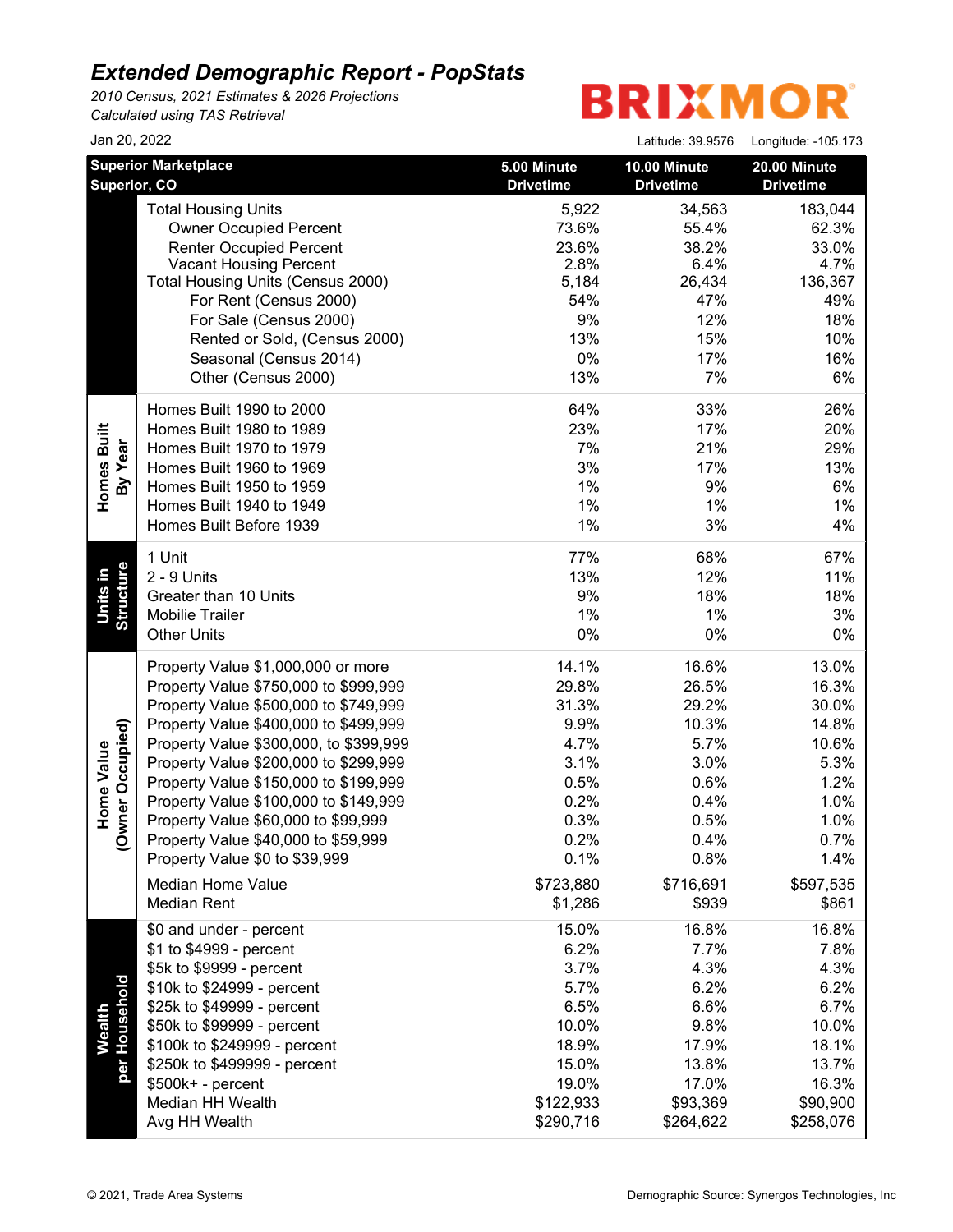*2010 Census, 2021 Estimates & 2026 Projections Calculated using TAS Retrieval*

# **BRIXMOR®**

|                                                       | Jan 20, 2022                                                                                                                                                                                                                                                                                                                                                                         |                                                                                                        | Latitude: 39.9576                                                                                        | Longitude: - 105.173                                                                                     |
|-------------------------------------------------------|--------------------------------------------------------------------------------------------------------------------------------------------------------------------------------------------------------------------------------------------------------------------------------------------------------------------------------------------------------------------------------------|--------------------------------------------------------------------------------------------------------|----------------------------------------------------------------------------------------------------------|----------------------------------------------------------------------------------------------------------|
|                                                       | <b>Superior Marketplace</b>                                                                                                                                                                                                                                                                                                                                                          | 5.00 Minute                                                                                            | 10.00 Minute                                                                                             | 20.00 Minute                                                                                             |
|                                                       | Superior, CO                                                                                                                                                                                                                                                                                                                                                                         | <b>Drivetime</b>                                                                                       | <b>Drivetime</b>                                                                                         | <b>Drivetime</b>                                                                                         |
| Economic                                              | <b>Economic Viability Local</b>                                                                                                                                                                                                                                                                                                                                                      | 276                                                                                                    | 271                                                                                                      | 271                                                                                                      |
| Viability                                             | <b>Economic Viability Indexed</b>                                                                                                                                                                                                                                                                                                                                                    | 106                                                                                                    | 104                                                                                                      | 104                                                                                                      |
| (Employed Civilians Age 16+)<br><b>Occupation</b>     | Employed Civilian Pop 16+ by Occupation<br>Managerial/Executive<br><b>Professional Specialty</b><br><b>Healthcare Support</b><br>Sales<br>Office & Administrative Support<br><b>Protective Service</b><br><b>Food Preperation</b><br><b>Building Maintenance &amp; Cleaning</b><br>Personal Care<br>Farming, Fishing, & Forestry<br>Construction                                     | 8,530<br>26.0%<br>42.3%<br>0.7%<br>6.7%<br>8.1%<br>0.9%<br>4.4%<br>0.6%<br>2.4%<br>0.0%<br>3.3%        | 41,816<br>21.0%<br>40.0%<br>1.8%<br>9.5%<br>7.3%<br>1.3%<br>6.0%<br>1.1%<br>3.0%<br>0.1%<br>3.4%         | 231,910<br>21.1%<br>31.6%<br>2.1%<br>10.4%<br>10.2%<br>1.6%<br>5.4%<br>1.9%<br>2.9%<br>0.2%<br>5.0%      |
|                                                       | Production & Transportation                                                                                                                                                                                                                                                                                                                                                          | 4.5%                                                                                                   | 5.5%                                                                                                     | 7.6%                                                                                                     |
|                                                       | <b>Percent White Collar Workers</b>                                                                                                                                                                                                                                                                                                                                                  | 83.9%                                                                                                  | 79.6%                                                                                                    | 75.4%                                                                                                    |
|                                                       | <b>Percent Blue Collar Workers</b>                                                                                                                                                                                                                                                                                                                                                   | 16.1%                                                                                                  | 20.4%                                                                                                    | 24.6%                                                                                                    |
| Employed Civilians Age 16+)<br>Employment by Industry | Agriculture/Mining/Construction<br>Manufacturing<br>Transportation<br>Information<br>Wholesale/Retail<br>Finance, Insurance, Real Estate<br><b>Professional Services</b><br><b>Management Services</b><br><b>Administrative/Waste Services</b><br><b>Educational Services</b><br><b>Entertainment Services</b><br><b>Other Professional Services</b><br><b>Public Administration</b> | 3.6%<br>8.1%<br>1.7%<br>5.6%<br>8.6%<br>5.3%<br>22.1%<br>0.3%<br>2.2%<br>24.5%<br>8.7%<br>5.4%<br>3.7% | 4.1%<br>8.0%<br>2.4%<br>4.3%<br>10.8%<br>5.1%<br>18.1%<br>0.2%<br>2.5%<br>25.4%<br>10.6%<br>5.1%<br>3.4% | 6.5%<br>8.8%<br>3.3%<br>3.6%<br>12.8%<br>5.8%<br>14.6%<br>0.2%<br>3.2%<br>22.8%<br>10.0%<br>4.6%<br>3.9% |
| Transportation<br>To Work                             | Drive to Work Alone                                                                                                                                                                                                                                                                                                                                                                  | 80.8%                                                                                                  | 73.2%                                                                                                    | 74.1%                                                                                                    |
|                                                       | Drive to Work Carpool                                                                                                                                                                                                                                                                                                                                                                | 7.3%                                                                                                   | 8.2%                                                                                                     | 9.5%                                                                                                     |
|                                                       | Travel to Work by Public Transportation                                                                                                                                                                                                                                                                                                                                              | 3.6%                                                                                                   | 6.8%                                                                                                     | 5.2%                                                                                                     |
|                                                       | Drive to Work on Motorcycle                                                                                                                                                                                                                                                                                                                                                          | 0.0%                                                                                                   | 0.2%                                                                                                     | 0.2%                                                                                                     |
|                                                       | Drive to Work on Bicycle                                                                                                                                                                                                                                                                                                                                                             | 0.6%                                                                                                   | 2.8%                                                                                                     | 2.2%                                                                                                     |
|                                                       | Walked to Work                                                                                                                                                                                                                                                                                                                                                                       | 1.0%                                                                                                   | 2.5%                                                                                                     | 3.3%                                                                                                     |
|                                                       | <b>Other Means</b>                                                                                                                                                                                                                                                                                                                                                                   | 0.8%                                                                                                   | 0.7%                                                                                                     | 0.5%                                                                                                     |
|                                                       | Work at Home                                                                                                                                                                                                                                                                                                                                                                         | 6.1%                                                                                                   | 5.7%                                                                                                     | 5.0%                                                                                                     |